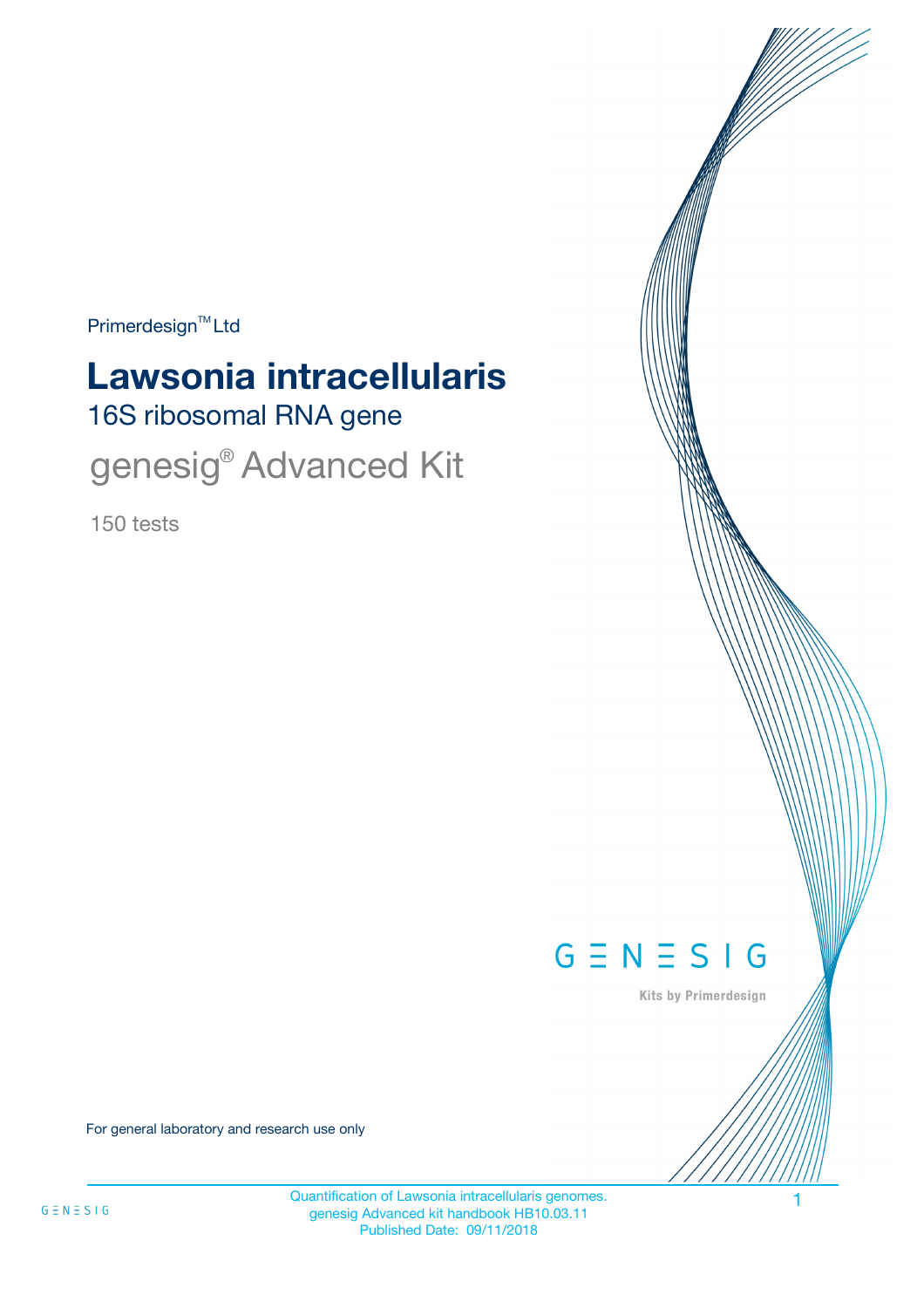## Introduction to Lawsonia intracellularis

Lawsonia intracellularis is a Gram-negative, obligate intracellular bacterium.

L.intracellularis has a circular chromosome of 1,457,619 nucleotides. This bacterial pathogen causes disease in a wide range of animals but has been identified as the causative agent of proliferative enteropathy (PE), a disease endemic in pigs. In horses, equine proliferative enteropathy is commonly referred to as 'Lawsonia'.

The method of transmission is not fully understood but thought to be primarily through the fecal oral route via environmental contamination of feed and water. Feces from infected animals are the main source of new infections in susceptible animals. The cells replicate within the cytoplasm of intestinal proliferating crypt epithelial cells.

In pigs, PE causes gross pathological changes to the lower intestine through hyperplasic lesions and a thickening of the mucosal tissue. Symptoms include chronic, mild diarrhea or acute hemorrhagic diarrhea resulting in poor growth rates, weight loss, or in extreme cases, death. In horses lawsonia is most common in young horses between 2-10 months of age and symptoms include diarrhea, fever, pot belly appearance, poor hair cover and weight loss.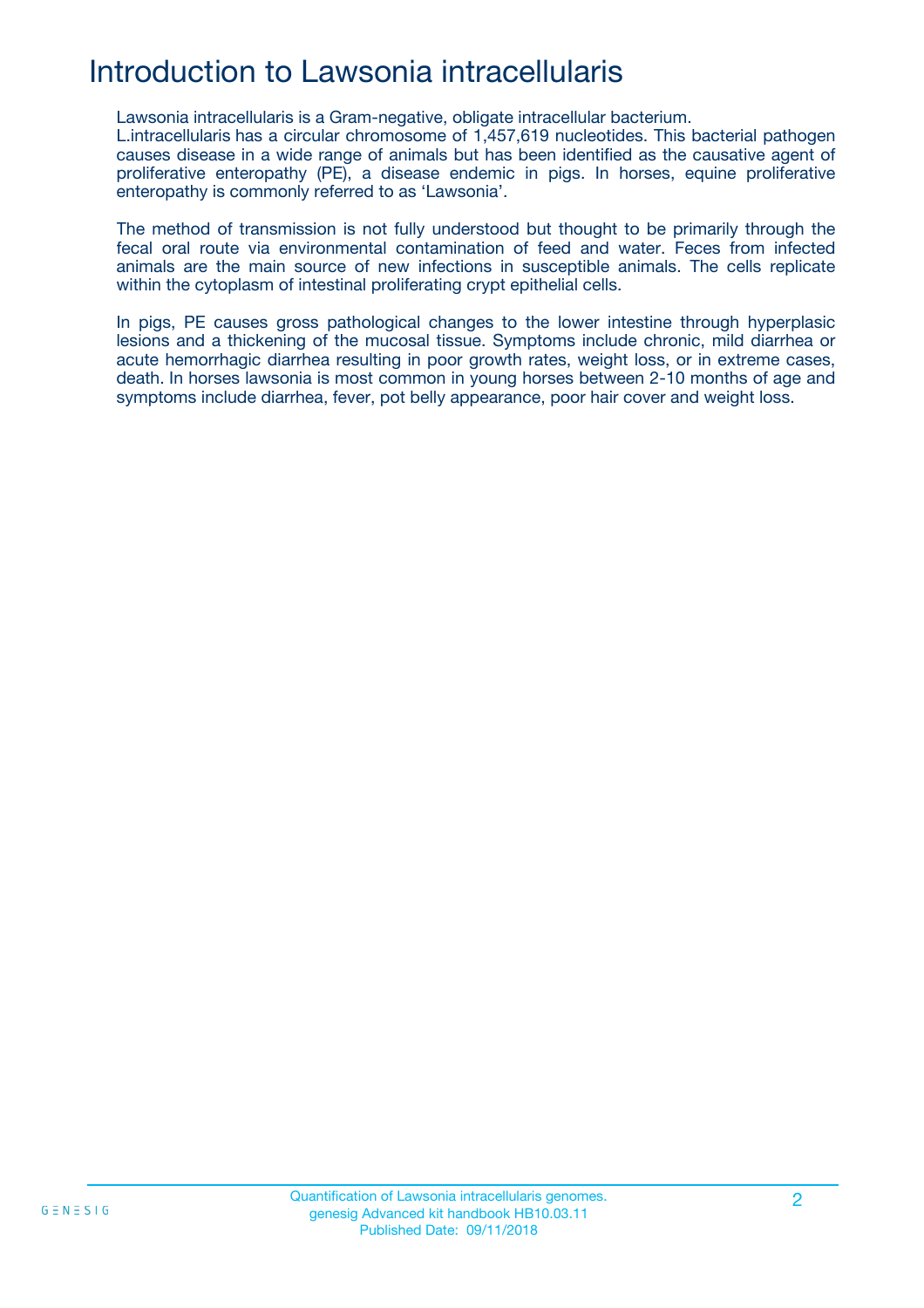## **Specificity**

The Primerdesign genesig Kit for Lawsonia intracellularis (L.intracellularis) genomes is designed for the in vitro quantification of L.intracellularis genomes. The kit is designed to have a broad detection profile. Specifically, the primers represent 100% homology with over 95% of the NCBI database reference sequences available at the time of design.

The dynamics of genetic variation means that new sequence information may become available after the initial design. Primerdesign periodically reviews the detection profiles of our kits and when required releases new versions.

If you require further information, or have a specific question about the detection profile of this kit then please send an e.mail to enquiry@primerdesign.co.uk and our bioinformatics team will answer your question.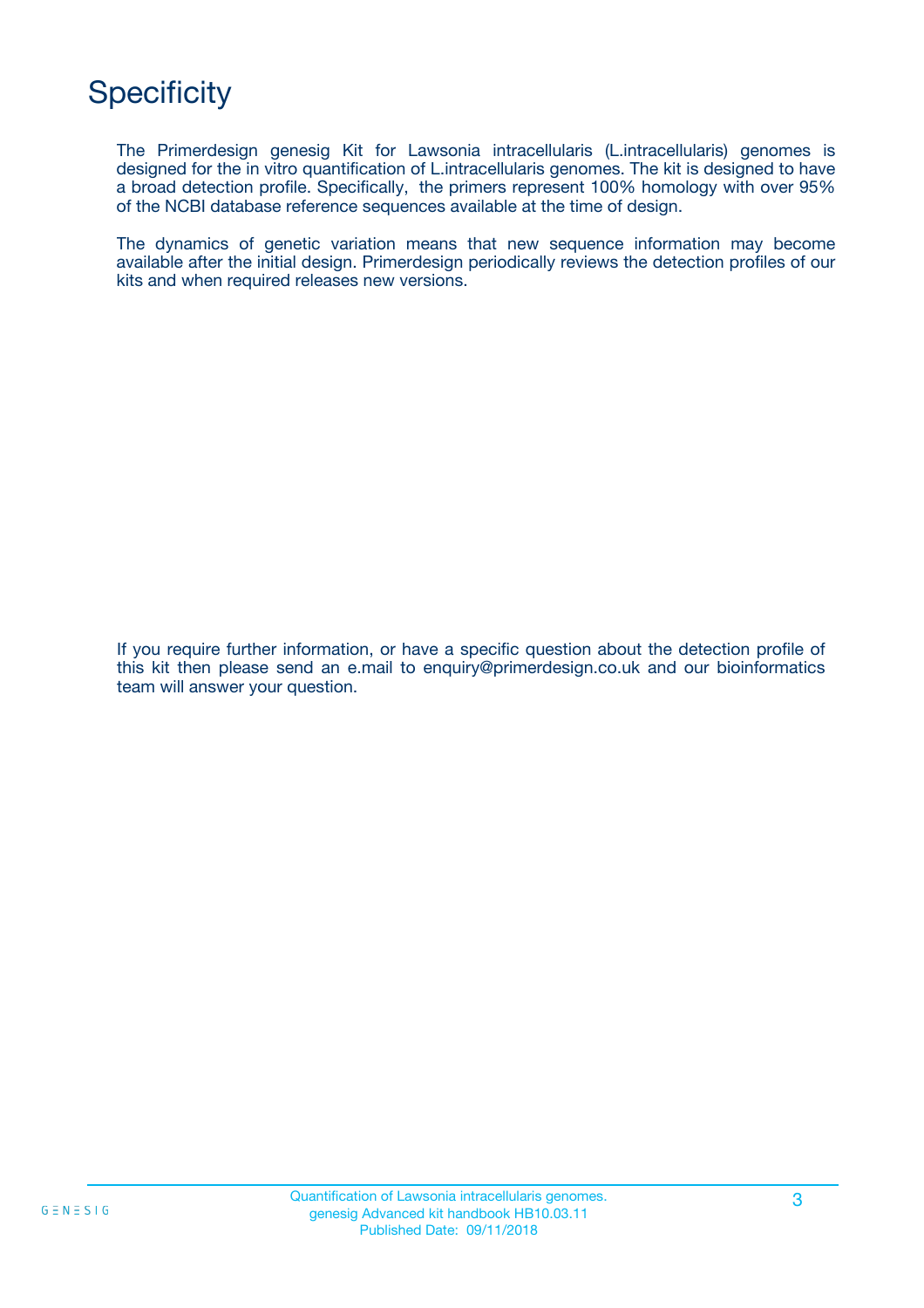## Kit contents

- **L.intracellularis specific primer/probe mix (150 reactions BROWN)** FAM labelled
- **L.intracellularis positive control template (for Standard curve RED)**
- **Internal extraction control primer/probe mix (150 reactions BROWN)** VIC labelled as standard
- **Internal extraction control DNA (150 reactions BLUE)**
- **Endogenous control primer/probe mix (150 reactions BROWN)** FAM labelled
- **RNase/DNase free water (WHITE)** for resuspension of primer/probe mixes
- **Template preparation buffer (YELLOW)** for resuspension of internal control template, positive control template and standard curve preparation

### Reagents and equipment to be supplied by the user

#### **Real-time PCR Instrument**

#### **Extraction kit**

This kit is recommended for use with genesig Easy DNA/RNA extraction kit. However, it is designed to work well with all processes that yield high quality RNA and DNA with minimal PCR inhibitors.

#### **oasig**TM **lyophilised or Precision**®**PLUS 2X qPCR Master Mix**

This kit is intended for use with oasig or PrecisionPLUS2X qPCR Master Mix.

**Pipettors and Tips**

**Vortex and centrifuge**

#### **Thin walled 1.5 ml PCR reaction tubes**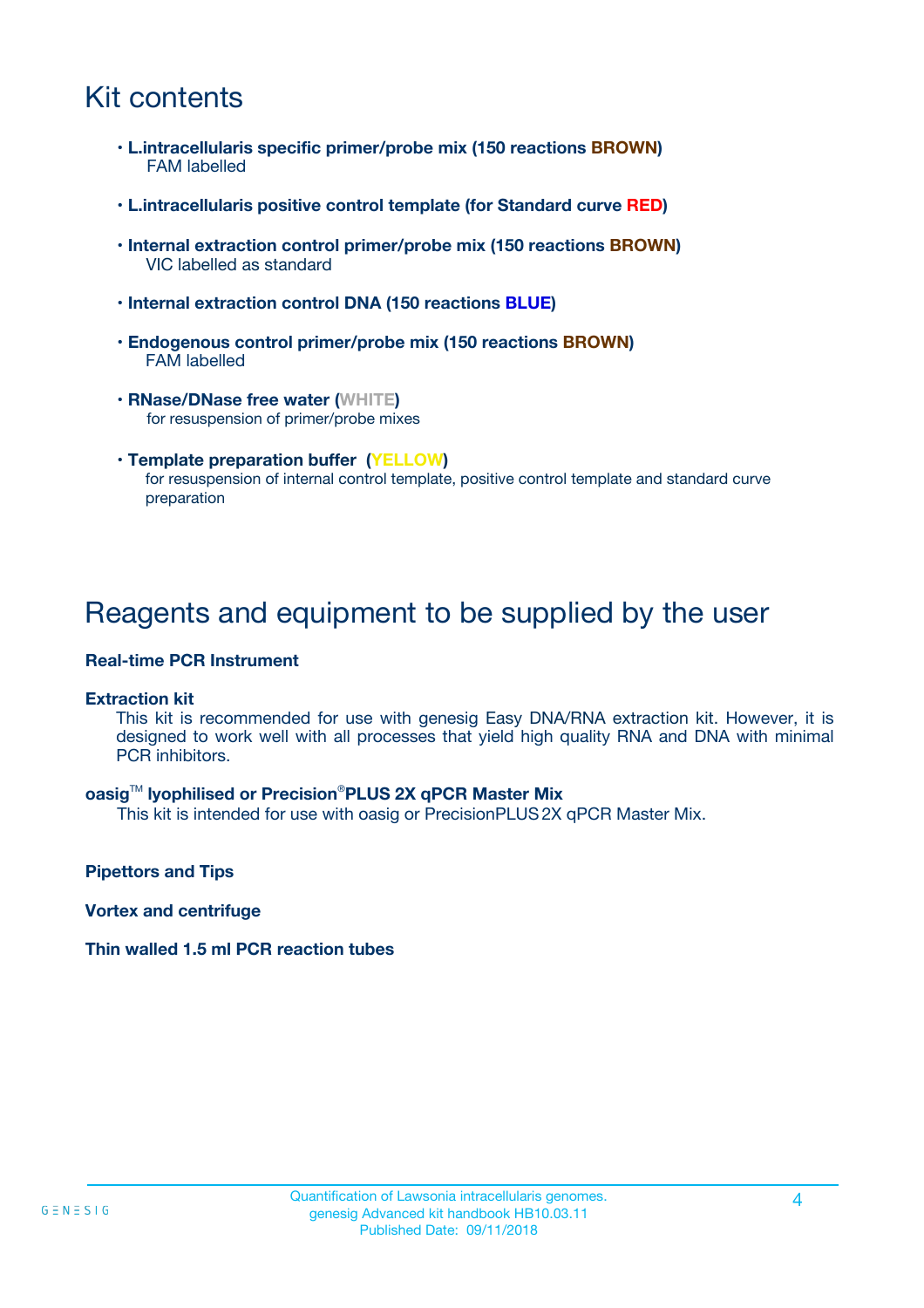### Kit storage and stability

This kit is stable at room temperature but should be stored at -20ºC on arrival. Once the lyophilised components have been resuspended they should not be exposed to temperatures above -20°C for longer than 30 minutes at a time and unnecessary repeated freeze/thawing should be avoided. The kit is stable for six months from the date of resuspension under these circumstances.

If a standard curve dilution series is prepared this can be stored frozen for an extended period. If you see any degradation in this serial dilution a fresh standard curve can be prepared from the positive control.

Primerdesign does not recommend using the kit after the expiry date stated on the pack.

### Suitable sample material

All kinds of sample material suited for PCR amplification can be used. Please ensure the samples are suitable in terms of purity, concentration, and DNA integrity (An internal PCR control is supplied to test for non specific PCR inhibitors). Always run at least one negative control with the samples. To prepare a negative-control, replace the template DNA sample with RNase/DNase free water.

### Dynamic range of test

Under optimal PCR conditions genesig L.intracellularis detection kits have very high priming efficiencies of >95% and can detect less than 100 copies of target template.

### Notices and disclaimers

This product is developed, designed and sold for research purposes only. It is not intended for human diagnostic or drug purposes or to be administered to humans unless clearly expressed for that purpose by the Food and Drug Administration in the USA or the appropriate regulatory authorities in the country of use. During the warranty period Primerdesign genesig detection kits allow precise and reproducible data recovery combined with excellent sensitivity. For data obtained by violation to the general GLP guidelines and the manufacturer's recommendations the right to claim under guarantee is expired. PCR is a proprietary technology covered by several US and foreign patents. These patents are owned by Roche Molecular Systems Inc. and have been sub-licensed by PE Corporation in certain fields. Depending on your specific application you may need a license from Roche or PE to practice PCR. Additional information on purchasing licenses to practice the PCR process may be obtained by contacting the Director of Licensing at Roche Molecular Systems, 1145 Atlantic Avenue, Alameda, CA 94501 or Applied Biosystems business group of the Applera Corporation, 850 Lincoln Centre Drive, Foster City, CA 94404. In addition, the 5' nuclease assay and other homogeneous amplification methods used in connection with the PCR process may be covered by U.S. Patents 5,210,015 and 5,487,972, owned by Roche Molecular Systems, Inc, and by U.S. Patent 5,538,848, owned by The Perkin-Elmer Corporation.

## Trademarks

Primerdesign™ is a trademark of Primerdesign Ltd.

genesig $^\circledR$  is a registered trademark of Primerdesign Ltd.

The PCR process is covered by US Patents 4,683,195, and 4,683,202 and foreign equivalents owned by Hoffmann-La Roche AG. BI, ABI PRISM® GeneAmp® and MicroAmp® are registered trademarks of the Applera Genomics (Applied Biosystems Corporation). BIOMEK® is a registered trademark of Beckman Instruments, Inc.; iCycler™ is a registered trademark of Bio-Rad Laboratories, Rotor-Gene is a trademark of Corbett Research. LightCycler™ is a registered trademark of the Idaho Technology Inc. GeneAmp®, TaqMan® and AmpliTaqGold® are registered trademarks of Roche Molecular Systems, Inc., The purchase of the Primerdesign™ reagents cannot be construed as an authorization or implicit license to practice PCR under any patents held by Hoffmann-LaRoche Inc.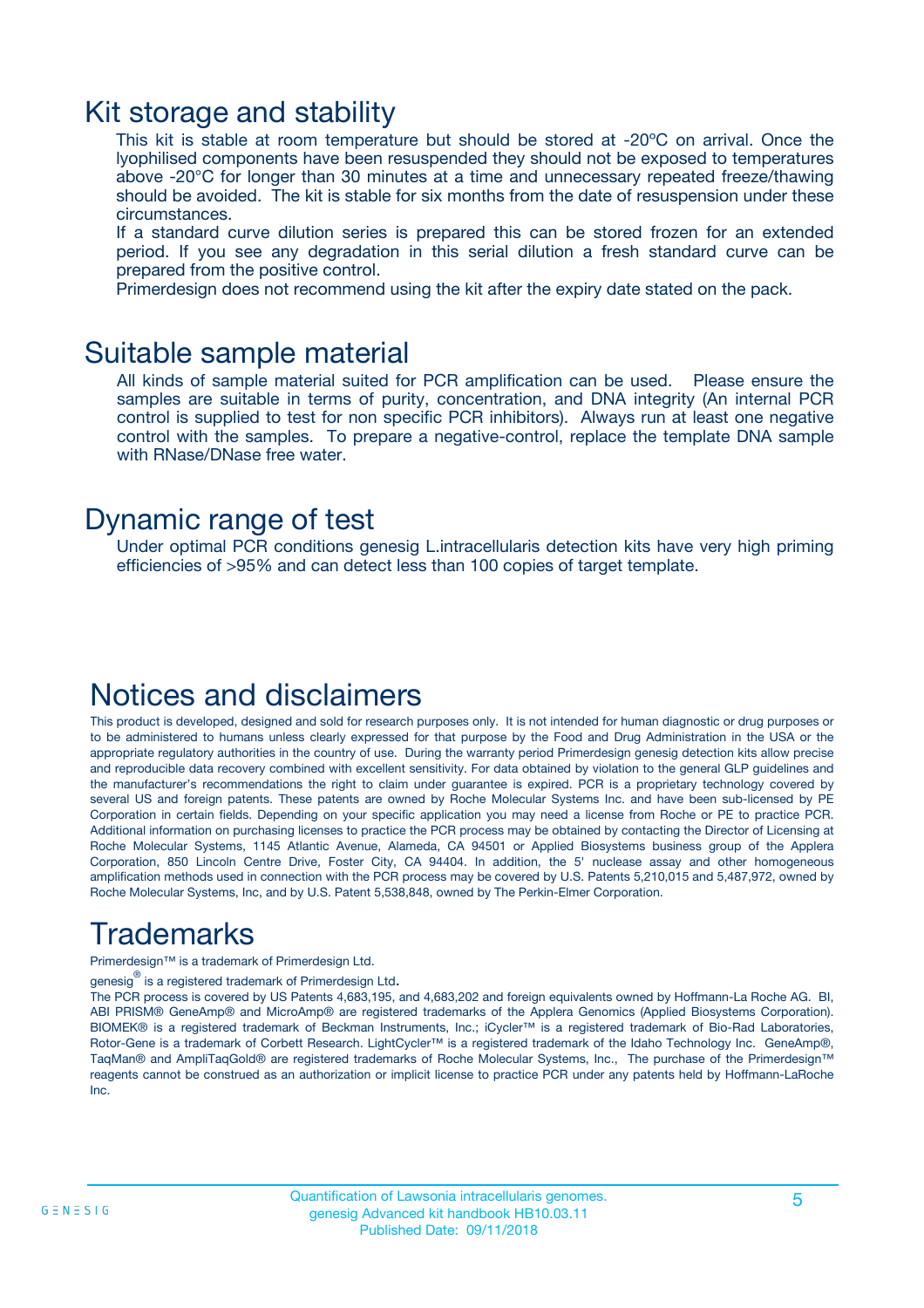## Principles of the test

#### **Real-time PCR**

A L.intracellularis specific primer and probe mix is provided and this can be detected through the FAM channel.

The primer and probe mix provided exploits the so-called TaqMan® principle. During PCR amplification, forward and reverse primers hybridize to the L.intracellularis DNA. A fluorogenic probe is included in the same reaction mixture which consists of a DNA probe labeled with a 5`-dye and a 3`-quencher. During PCR amplification, the probe is cleaved and the reporter dye and quencher are separated. The resulting increase in fluorescence can be detected on a range of qPCR platforms.

#### **Positive control**

For copy number determination and as a positive control for the PCR set up, the kit contains a positive control template. This can be used to generate a standard curve of L.intracellularis copy number / Cq value. Alternatively the positive control can be used at a single dilution where full quantitative analysis of the samples is not required. Each time the kit is used, at least one positive control reaction must be included in the run. A positive result indicates that the primers and probes for detecting the target L.intracellularis gene worked properly in that particular experimental scenario. If a negative result is obtained the test results are invalid and must be repeated. Care should be taken to ensure that the positive control does not contaminate any other kit component which would lead to false-positive results. This can be achieved by handling this component in a Post PCR environment. Care should also be taken to avoid cross-contamination of other samples when adding the positive control to the run. This can be avoided by sealing all other samples and negative controls before pipetting the positive control into the positive control well.

#### **Negative control**

To validate any positive findings a negative control reaction should be included every time the kit is used. For this reaction the RNase/DNase free water should be used instead of template. A negative result indicates that the reagents have not become contaminated while setting up the run.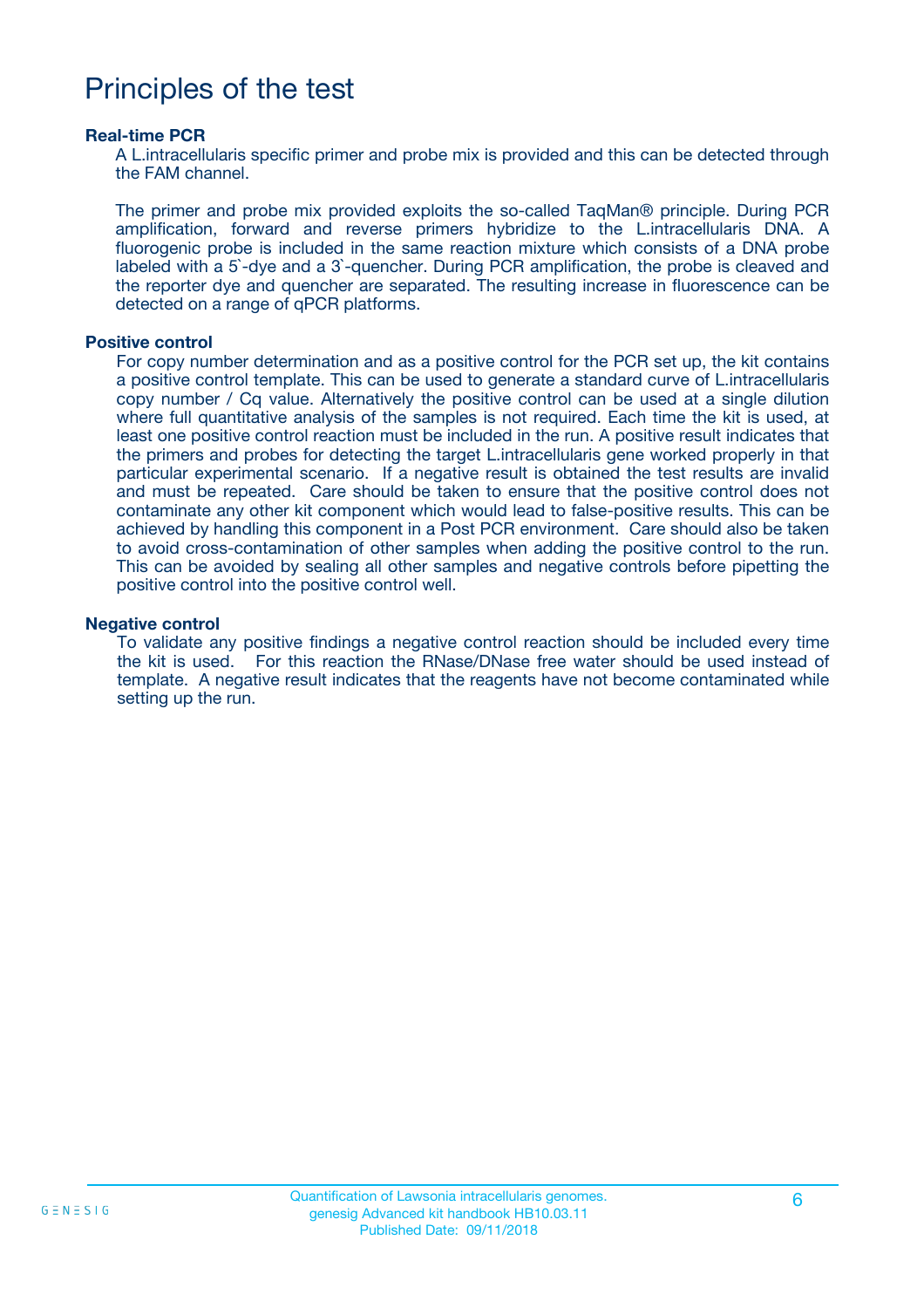#### **Internal DNA extraction control**

When performing DNA extraction, it is often advantageous to have an exogenous source of DNA template that is spiked into the lysis buffer. This control DNA is then co-purified with the sample DNA and can be detected as a positive control for the extraction process. Successful co-purification and qPCR for the control DNA also indicates that PCR inhibitors are not present at a high concentration.

A separate primer and probe mix are supplied with this kit to detect the exogenous DNA using qPCR. The primers are present at PCR limiting concentrations which allows multiplexing with the target sequence primers. Amplification of the control DNA does not interfere with detection of the L.intracellularis target DNA even when present at low copy number. The Internal control is detected through the VIC channel and gives a Cq value of 28+/-3.

#### **Endogenous control**

To confirm extraction of a valid biological template, a primer and probe mix is included to detect an endogenous gene. Detection of the endogenous control is through the FAM channel and it is NOT therefore possible to perform a multiplex with the L.intracellularis primers. A poor endogenous control signal may indicate that the sample did not contain sufficient biological material.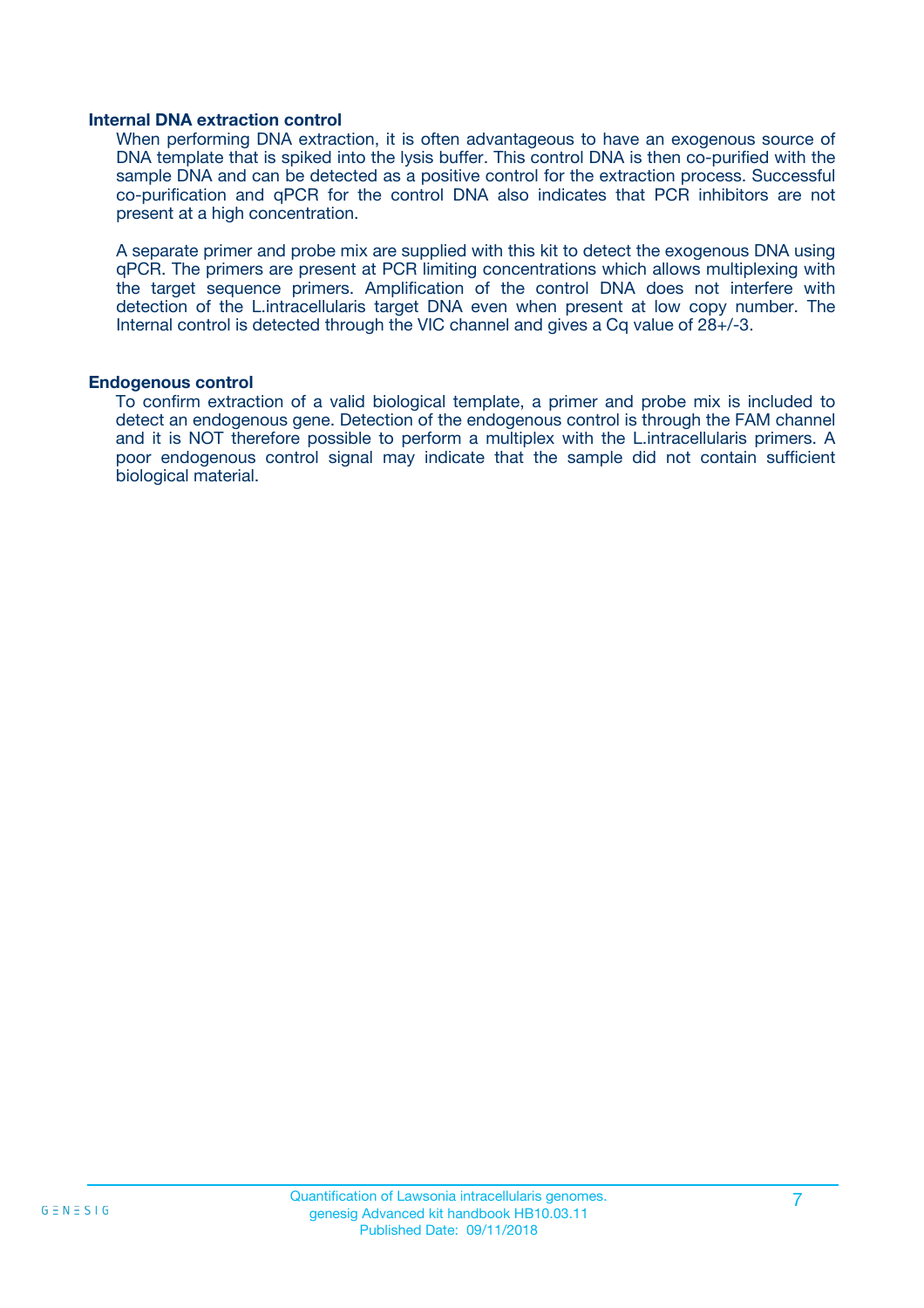### Resuspension protocol

To minimize the risk of contamination with foreign DNA, we recommend that all pipetting be performed in a PCR clean environment. Ideally this would be a designated PCR lab or PCR cabinet. Filter tips are recommended for all pipetting steps.

- **1. Pulse-spin each tube in a centrifuge before opening.** This will ensure lyophilised primer and probe mix is in the base of the tube and is not spilt upon opening the tube.
- **2. Resuspend the primer/probe mixes in the RNase/DNase free water supplied, according to the table below:**

To ensure complete resuspension, vortex each tube thoroughly.

| Component - resuspend in water                       |          |  |
|------------------------------------------------------|----------|--|
| <b>Pre-PCR pack</b>                                  |          |  |
| L.intracellularis primer/probe mix (BROWN)           | $165$ µl |  |
| Internal extraction control primer/probe mix (BROWN) | $165$ µl |  |
| Endogenous control primer/probe mix (BROWN)          | 165 µl   |  |

**3. Resuspend the internal control template and positive control template in the template preparation buffer supplied, according to the table below:** To ensure complete resuspension, vortex each tube thoroughly.

| Component - resuspend in template preparation buffer |  |  |  |
|------------------------------------------------------|--|--|--|
| <b>Pre-PCR heat-sealed foil</b>                      |  |  |  |
| Internal extraction control DNA (BLUE)               |  |  |  |
| <b>Post-PCR heat-sealed foil</b>                     |  |  |  |
| L.intracellularis Positive Control Template (RED) *  |  |  |  |

\* This component contains high copy number template and is a VERY significant contamination risk. It must be opened and handled in a separate laboratory environment, away from the other components.

### DNA extraction

The internal extraction control DNA can be added either to the DNA lysis/extraction buffer or to the DNA sample once it has been resuspended in lysis buffer.

**DO NOT add the internal extraction control DNA directly to the unprocessed biological sample as this will lead to degradation and a loss in signal.**

- **1. Add 4µl of the Internal extraction control DNA (BLUE) to each sample in DNA lysis/extraction buffer per sample.**
- **2. Complete DNA extraction according to the manufacturers protocols.**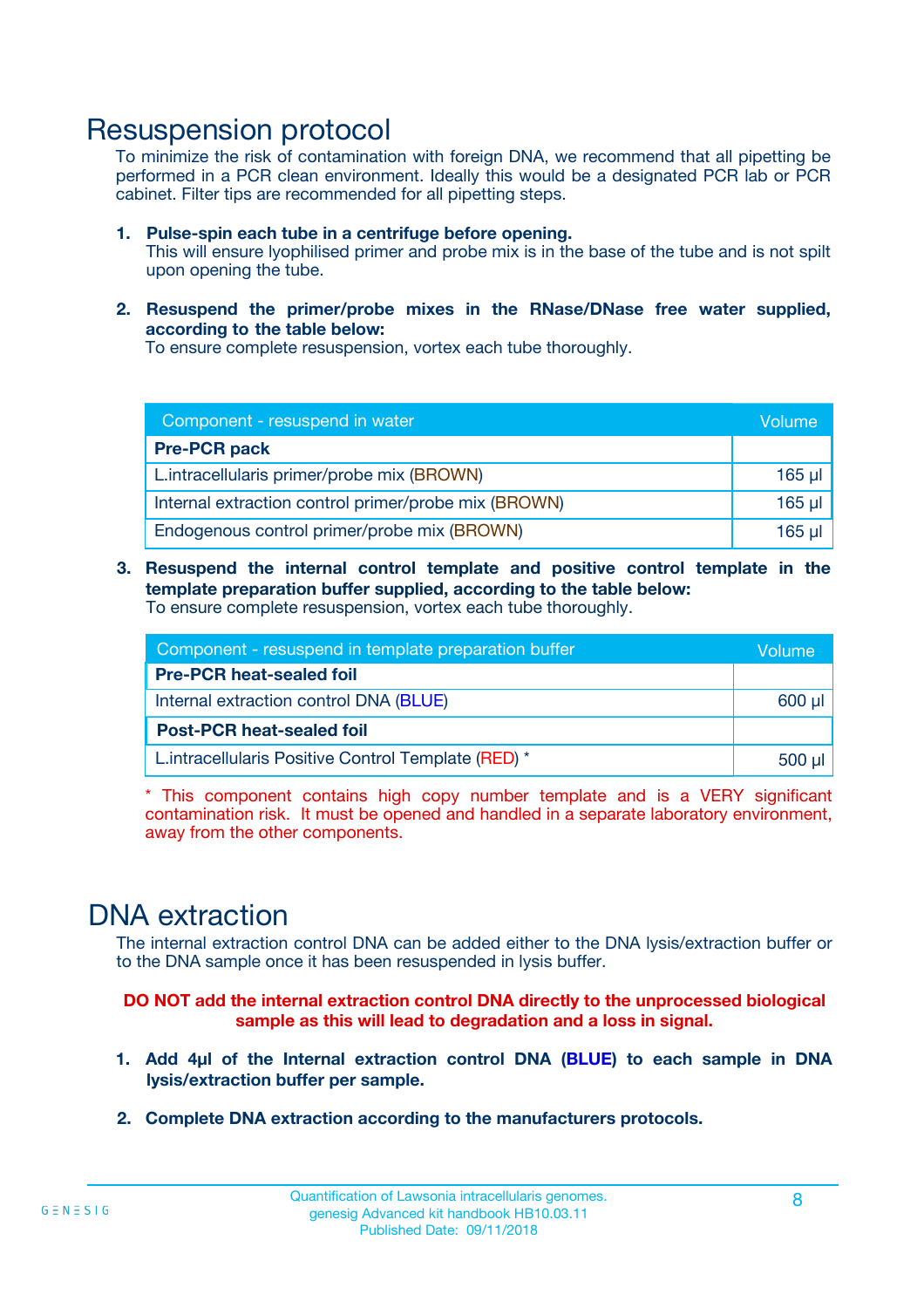## qPCR detection protocol

**1. For each DNA sample prepare a reaction mix according to the table below:** Include sufficient reactions for positive and negative controls.

| Component                                            | Volume   |
|------------------------------------------------------|----------|
| oasig or PrecisionPLUS 2X qPCR Master Mix            | $10 \mu$ |
| L.intracellularis primer/probe mix (BROWN)           | 1 µI     |
| Internal extraction control primer/probe mix (BROWN) | 1 µl     |
| <b>RNase/DNase free water (WHITE)</b>                | $3 \mu$  |
| <b>Final Volume</b>                                  | 15 µl    |

**2. For each DNA sample prepare an endogenous control reaction according to the table below (Optional):**

**This control reaction will provide useful information regarding the quality of the biological sample.**

| Component                                   | Volume          |
|---------------------------------------------|-----------------|
| oasig or PrecisionPLUS 2X qPCR Master Mix   | $10 \mu$        |
| Endogenous control primer/probe mix (BROWN) | 1 µI            |
| <b>RNase/DNase free water (WHITE)</b>       | 4 µl            |
| <b>Final Volume</b>                         | 15 <sub>µ</sub> |

- **3. Pipette 15µl of each mix into individual wells according to your qPCR experimental plate set up.**
- **4. Prepare sample DNA templates for each of your samples.**
- **5. Pipette 5µl of DNA template into each well, according to your experimental plate set up.**

For negative control wells use 5µl of RNase/DNase free water. The final volume in each well is 20ul.

**6. If a standard curve is included for quantitative analysis, prepare a reaction mix according to the table below:**

| Component                                  | Volume          |
|--------------------------------------------|-----------------|
| oasig or PrecisionPLUS 2X qPCR Master Mix  | $10 \mu$        |
| L.intracellularis primer/probe mix (BROWN) |                 |
| <b>RNase/DNase free water (WHITE)</b>      | 4 µl            |
| <b>Final Volume</b>                        | 15 <sub>µ</sub> |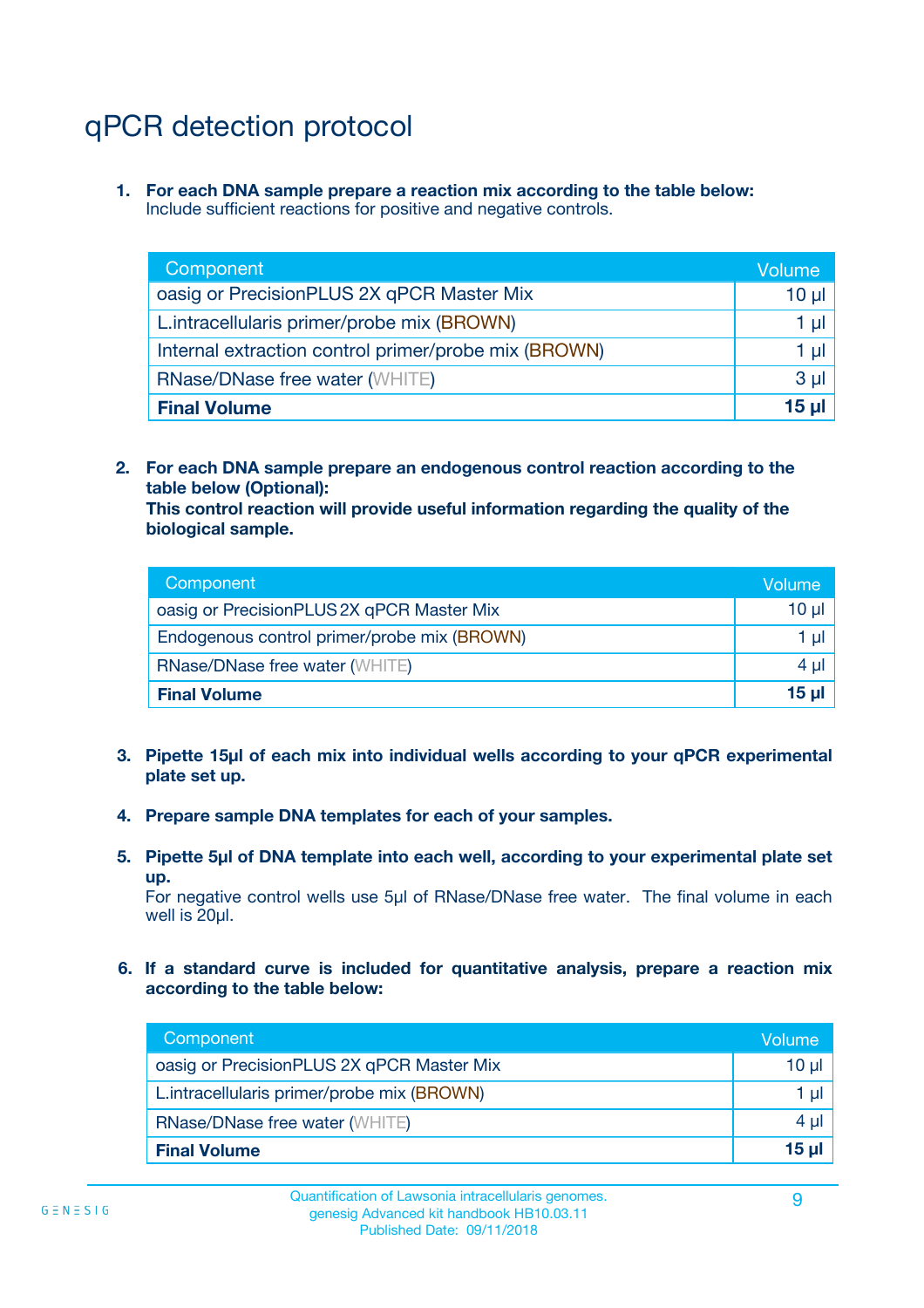#### **7. Preparation of standard curve dilution series.**

- 1) Pipette 90µl of template preparation buffer into 5 tubes and label 2-6
- 2) Pipette 10µl of Positive Control Template (RED) into tube 2
- 3) Vortex thoroughly
- 4) Change pipette tip and pipette 10µl from tube 2 into tube 3
- 5) Vortex thoroughly

Repeat steps 4 and 5 to complete the dilution series

| <b>Standard Curve</b>         | <b>Copy Number</b>     |
|-------------------------------|------------------------|
| Tube 1 Positive control (RED) | $2 \times 10^5$ per µl |
| Tube 2                        | $2 \times 10^4$ per µl |
| Tube 3                        | $2 \times 10^3$ per µl |
| Tube 4                        | $2 \times 10^2$ per µl |
| Tube 5                        | 20 per µl              |
| Tube 6                        | 2 per µl               |

**8. Pipette 5µl of standard template into each well for the standard curve according to your experimental plate set up.**

#### The final volume in each well is 20µl.

## qPCR amplification protocol

Amplification conditions using oasig or PrecisionPLUS 2X qPCR Master Mix.

|             | <b>Step</b>       | <b>Time</b>     | Temp    |
|-------------|-------------------|-----------------|---------|
|             | Enzyme activation | 2 min           | 95 °C   |
| Cycling x50 | Denaturation      | 10 <sub>s</sub> | 95 $°C$ |
|             | DATA COLLECTION * | 60 s            | 60 °C   |

\* Fluorogenic data should be collected during this step through the FAM and VIC channels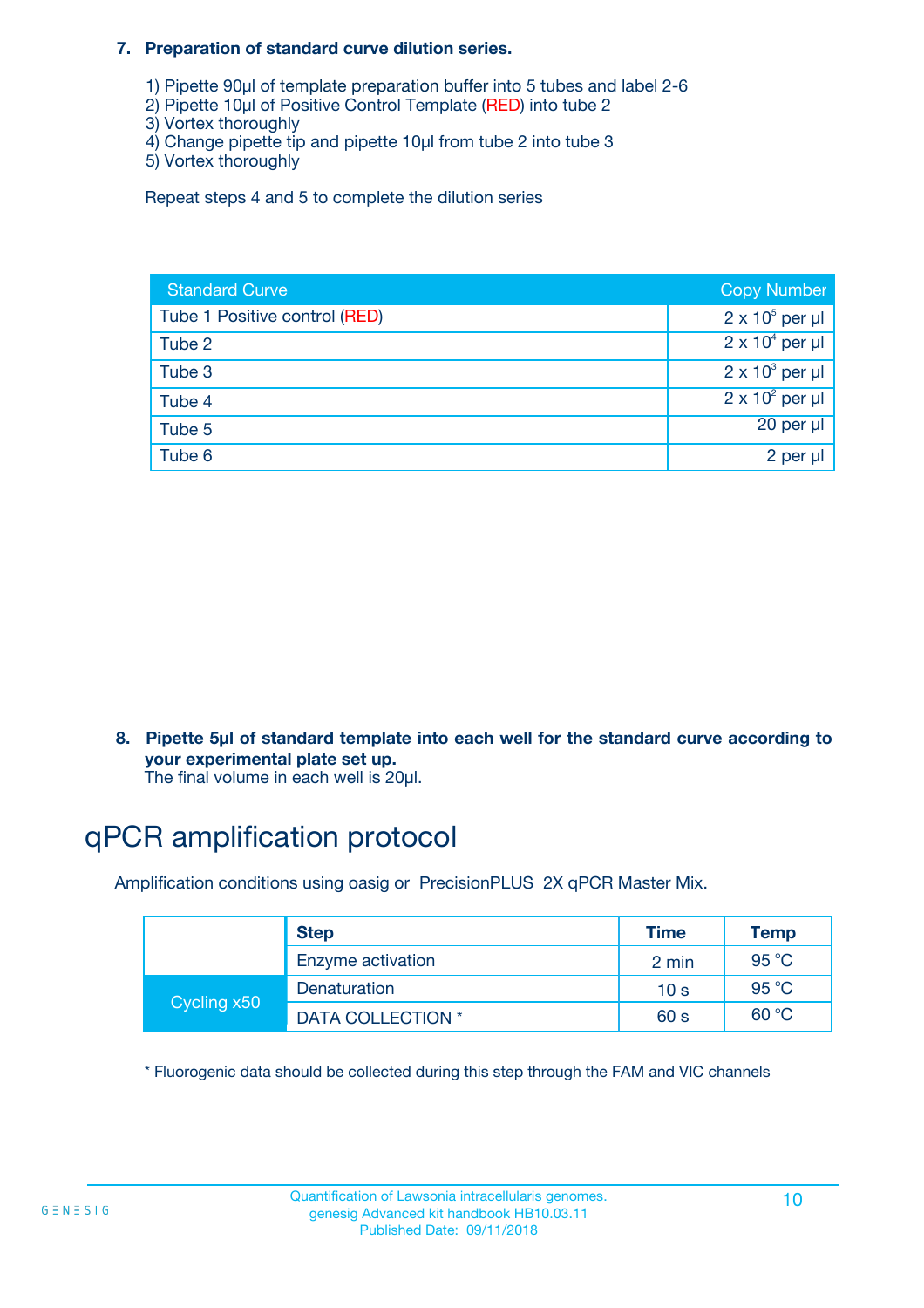# Interpretation of results

| <b>Target</b><br>(FAM) | <b>Internal</b><br>control<br>(NIC) | <b>Positive</b><br>control | <b>Negative</b><br>control | Interpretation                                                                                                  |
|------------------------|-------------------------------------|----------------------------|----------------------------|-----------------------------------------------------------------------------------------------------------------|
| $\leq 30$              | $+ 1 -$                             | ÷                          |                            | <b>POSITIVE QUANTITATIVE RESULT</b><br>calculate copy number                                                    |
| > 30                   | ٠                                   | ÷                          |                            | <b>POSITIVE QUANTITATIVE RESULT</b><br>calculate copy number                                                    |
| > 30                   |                                     | ÷                          |                            | <b>POSITIVE QUALITATIVE RESULT</b><br>do not report copy number as this<br>may be due to poor sample extraction |
|                        | ÷                                   | ÷                          |                            | <b>NEGATIVE RESULT</b>                                                                                          |
| $+ 1 -$                | $+ 1 -$                             | ÷                          | $\leq$ 35                  | <b>EXPERIMENT FAILED</b><br>due to test contamination                                                           |
| $+$ / -                | $+ 1 -$                             | ÷                          | > 35                       | $\star$                                                                                                         |
|                        |                                     | ÷                          |                            | <b>SAMPLE PREPARATION FAILED</b>                                                                                |
|                        |                                     |                            | $+$ /                      | <b>EXPERIMENT FAILED</b>                                                                                        |

Positive control template (**RED**) is expected to amplify between Cq 16 and 23. Failure to satisfy this quality control criterion is a strong indication that the experiment has been compromised.

\*Where the test sample is positive and the negative control is positive with a  $Ca > 35$ , the sample must be reinterpreted based on the relative signal strength of the two results:



If the sample amplifies  $> 5$  Cq earlier than the negative control then the sample should be reinterpreted (via the table above) with the negative control verified as negative.



If the sample amplifies  $< 5$  Cq earlier than the negative control then the positive sample result is invalidated and<br>the result should be determined  $the$  result should be inconclusive due to test contamination. The test for this sample should be repeated.